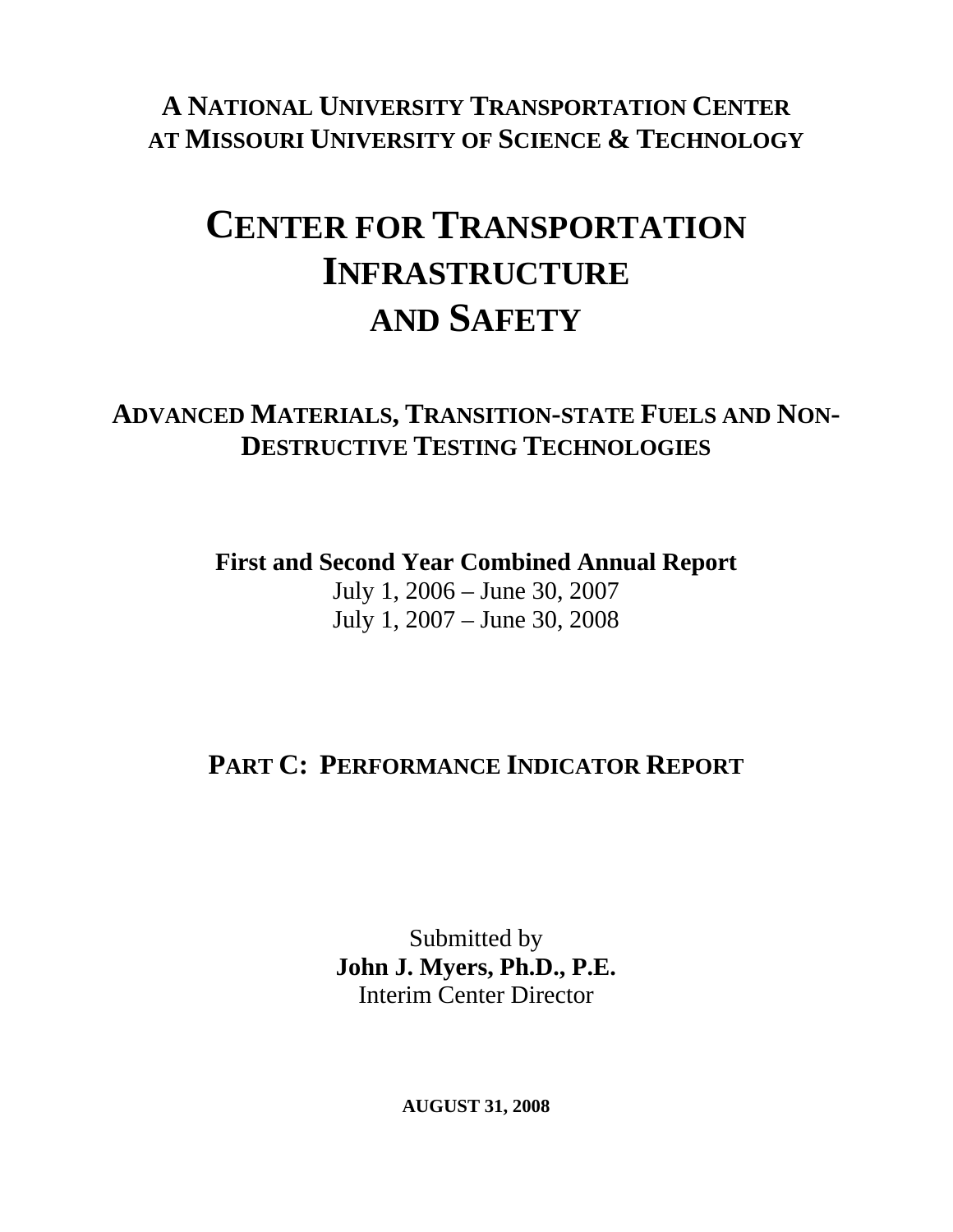#### **First and Second Year Combined Annual Report** Part C: Performance Indicator Report

#### **Table of Contents**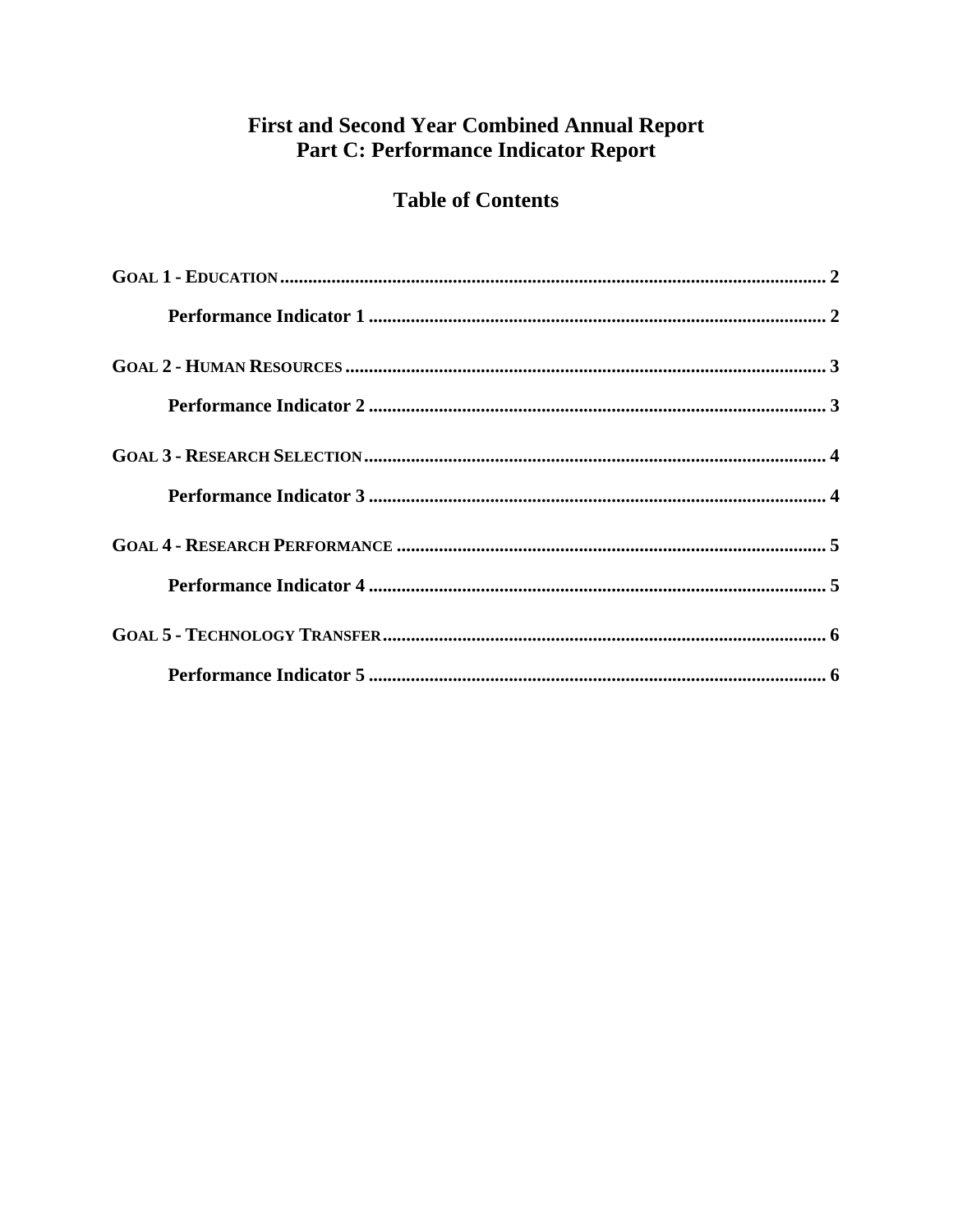## **GOAL 1 – EDUCATION**

A multidisciplinary program of course work and experiential learning that reinforces the Center's mission and theme.

#### **Performance Indicator 1**

Information about the Center's transportation education program for the academic year(s) being reported (Year I and II), in comparison with the baseline (Base) provided in the Appendix of the Center's Strategic Plan.

Note: With the transition to a National Center, funding for Year I (2006-2007) and Year II (2007-2008) was received concurrently, creating an overlap of activities measured by performance indicators.

| <b>Transportation Education</b>                                              | <b>Base</b> | 2006-2008 |
|------------------------------------------------------------------------------|-------------|-----------|
| 1a. Cumulative number of transportation-related courses:                     | 89          | 141       |
| Undergraduate:                                                               | 43          | 74        |
| Graduate:                                                                    | 46          | 67        |
| 1b. Number of students participating in transportation research<br>projects: | 149         | 221       |
| Undergraduate:                                                               | 118         | 187       |
| Graduate:                                                                    | 29          | 34        |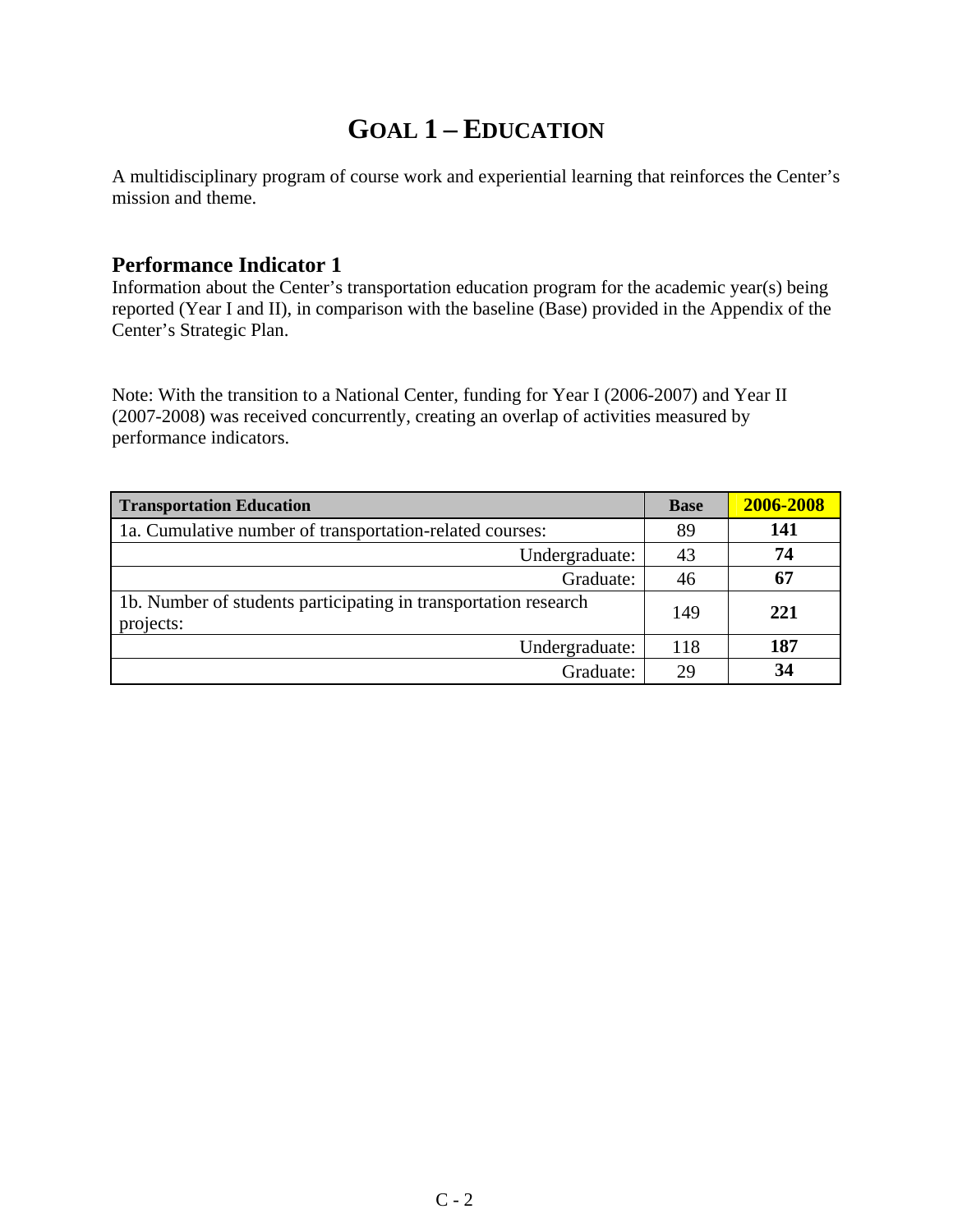#### **GOAL 2 - HUMAN RESOURCES**

An increased number of students, faculty and staff who are attracted to and substantively involved in the undergraduate, graduate and professional programs of the Center.

#### **Performance Indicator 2**

Information about the Center's transportation education program for the academic year(s) being reported (Year I and II), in comparison with the baseline data (Base) provided in the Appendix of the Center's Strategic Plan.

Note: With the transition to a National Center, funding for Year I (2006-2007) and Year II (2007-2008) was received concurrently, creating an overlap of activities measured by performance indicators.

| <b>Human Resources</b>                                                         |             | <b>Masters</b><br><b>Doctorate</b> |                |           |             | <b>Total</b> |  |
|--------------------------------------------------------------------------------|-------------|------------------------------------|----------------|-----------|-------------|--------------|--|
|                                                                                | <b>Base</b> | 2006-2008                          | <b>Base</b>    | 2006-2008 | <b>Base</b> | 2006-2008    |  |
| 2a. Cumulative number of<br>transportation-related<br>advanced degree programs | 5           |                                    | 5              | 5         | 10          | 10           |  |
| 2b. Numbers of Students<br>Enrolled                                            | 13          | 16                                 | 16             | 18        | 29          | 34           |  |
| 2c. Number of Students<br><b>Receiving Degrees</b>                             |             | 3                                  | $\overline{2}$ | 3         | 3           | 6            |  |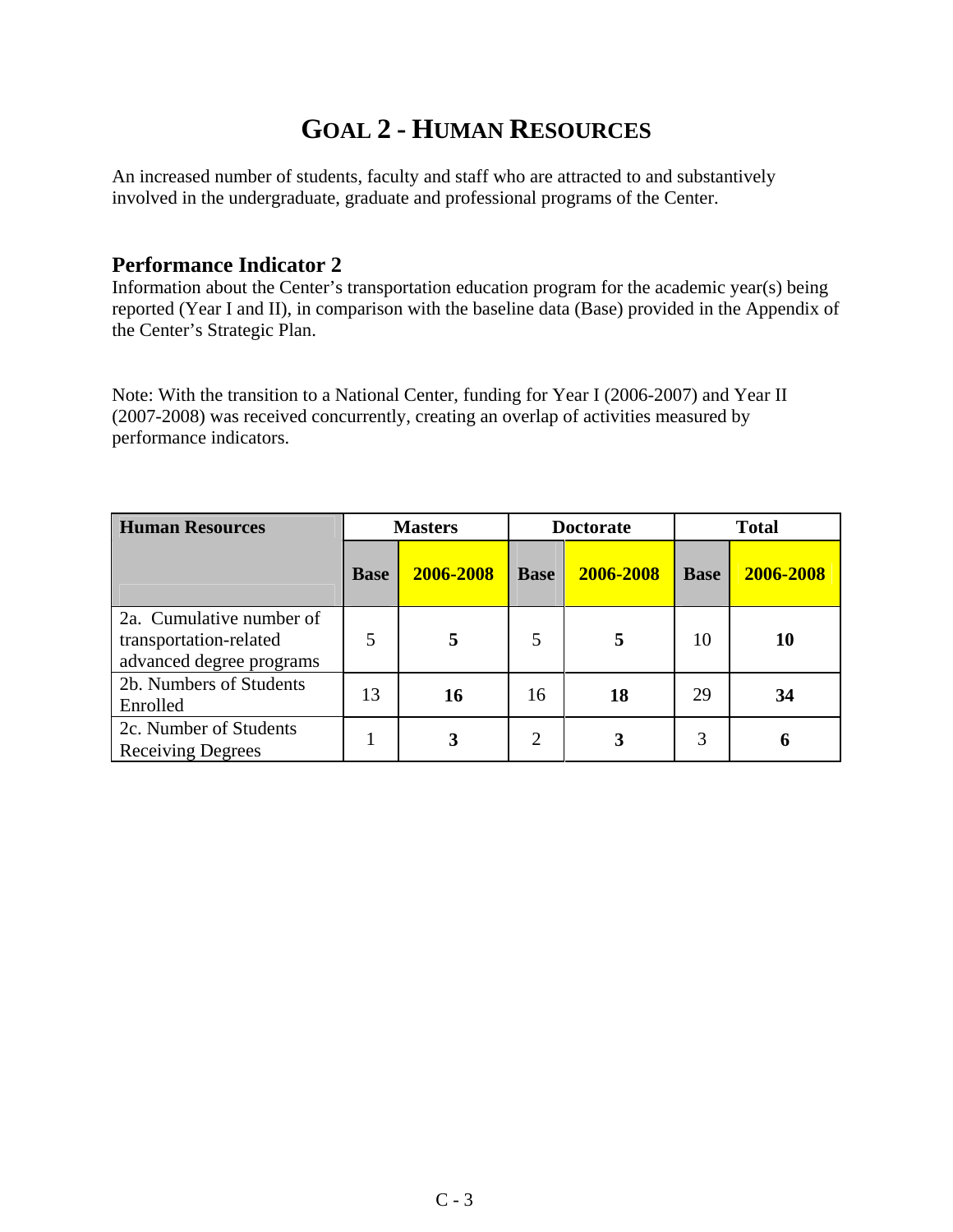### **GOAL 3 - RESEARCH SELECTION**

An objective process for selecting and reviewing research that balances multiple objectives of the program.

#### **Performance Indicator 3**

Information about the Center's transportation research selection process during the academic year(s) being reported (Year I and II).

Note: With the transition to a National Center, funding for Year I (2006-2007) and Year II (2007-2008) was received concurrently, creating an overlap of activities measured by performance indicators.

| <b>Transportation Research Selection</b>              | 2006-2008   |
|-------------------------------------------------------|-------------|
| 3a. Research Projects Awarded by Center               | 25          |
| 3b. Number of those projects that you consider to be: |             |
| basic research                                        | 18          |
| advanced research                                     |             |
| applied research                                      |             |
| 3c. Total Budgeted Costs for Those Projects           | \$6,683,649 |

\* \$ Grand total includes NUTC match, non-federal, and federal totals but not administrative expenses totaling \$485,136.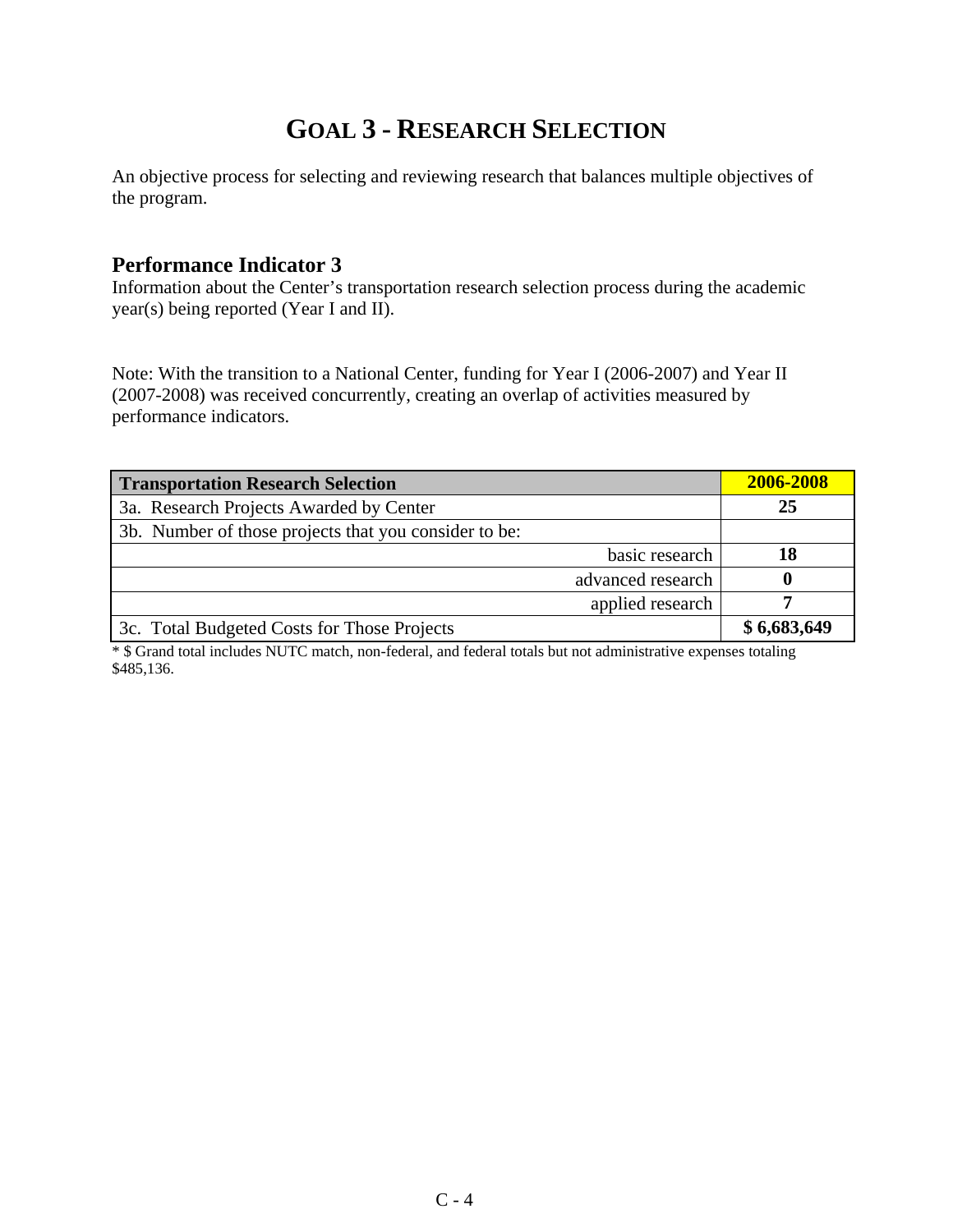### **GOAL 4 - RESEARCH PERFORMANCE**

An ongoing program of basic and applied research, the products of which are judged by peers or other experts in the field to advance the body of knowledge in transportation.

#### **Performance Indicator 4**

Information about the Center's transportation research performance during the academic year(s) being reported (Year I and II):

Note: With the transition to a National Center, funding for Year I (2006-2007) and Year II (2007-2008) was received concurrently, creating an overlap of activities measured by performance indicators.

| <b>Transportation Research Performance</b>                                                                                                        | 2006-2008 |
|---------------------------------------------------------------------------------------------------------------------------------------------------|-----------|
| 4a. Number of reports issued that resulted from transportation research projects<br>funded by the NUTC grant.                                     | 34        |
| 4b. Number of transportation research papers presented at academic/professional<br>meetings that resulted from projects funded by the NUTC grant. | 107       |

\* Performance is defined as a meritorious accomplishment, such as distinguished service awards, best paper award, fellow member, etc.